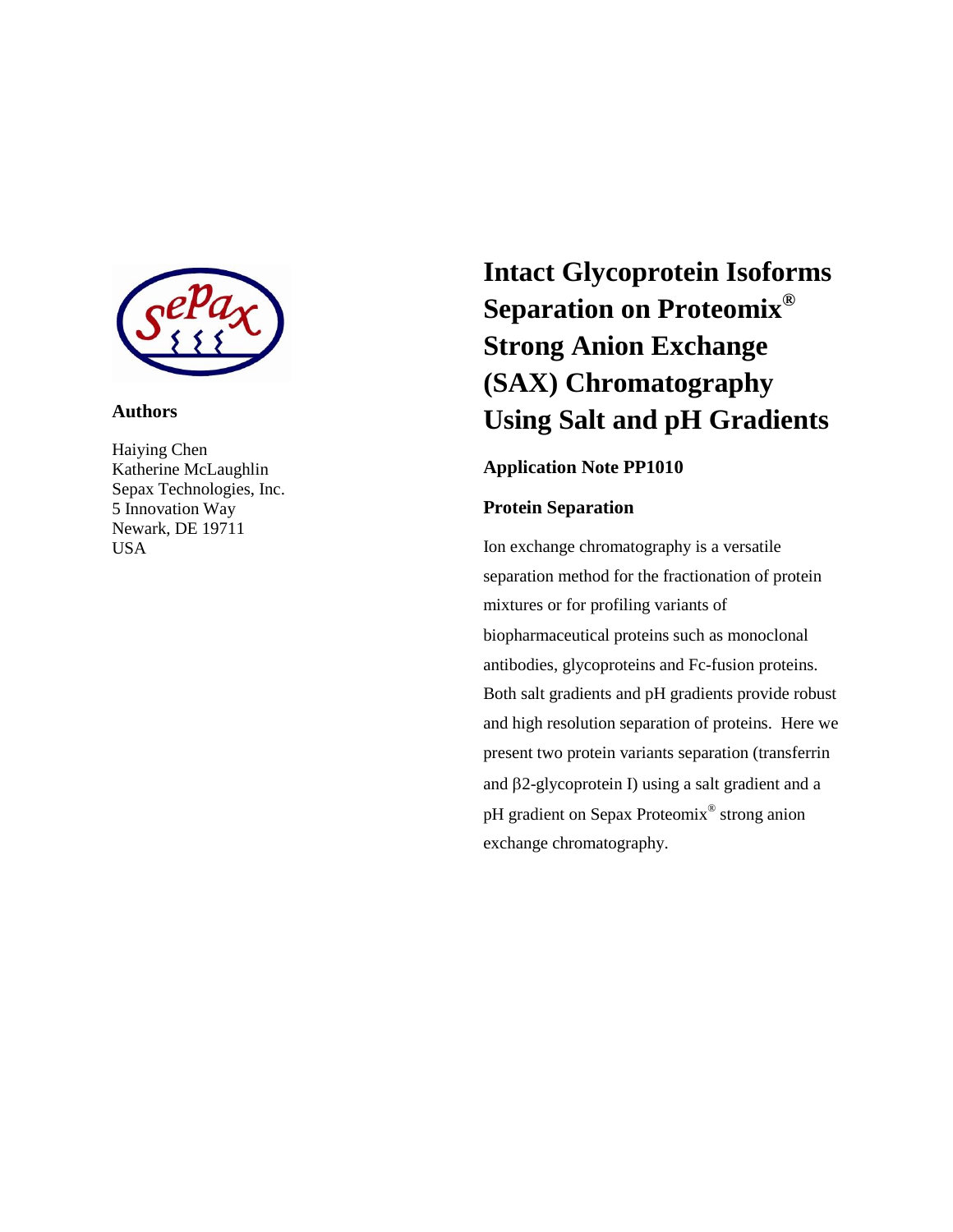## **Introduction**

Protein glycosylation is one of the most important and complicated post translational modifications. The formation of sugar-amino acid bond and the nature of the carbohydrate units on the protein have significant influences on the protein's biological activity $(1)$ . A Number of protein biologics with different glycosylations have been designed for therapeutic use, such as monoclonal antibodies and Fc-fusion proteins. Due to the different glycosylations, variants of these proteins need to be isolated and further characterized for glycan compositions. Often sialic acids occupy the terminal positions of the oligosaccharides on the glycosylation. Sialylation contributes extra negative charges for the glycoproteins. Therefore, strong anion exchange is an ideal chromatography media to separate sialylated glycoproteins. In this application note we demonstrate the SAX separation of two glycoproteins, Transferrin and  $\beta$ 2-glycoprotein I.

Salt gradient is the most common method for ion exchange chromatography. In the case of SAX, the pH of the buffer system is higher than the protein pI. At the specific higher pH, proteins are negatively charged and bind to the positively charged medium or anion exchanger (quaternary amine for Sepax Proteomix<sup>®</sup> SAX). With increasing ionic strength (salt concentration), the proteins are eluted in the order of increasing net charges under the pH of buffer systems. Therefore the protein mixtures with different pIs can be separated. Furthermore, the variants of the same protein can also be separated based on charge differences. In this application, we have applied the method on the separation of transferrin variants before and after the desialylation by neuraminidase.

Although ionic strength based IEX (salt gradient) gives the satisfactory separation of proteins most of the time, it is very protein dependent (pIs). Here we introduce a pH gradient IEX method as an alternative method for glycoprotein variants separation. With SAX, a high pH starting buffer is required to bind all proteins to the column medium. With decreasing pH generated by the LC system, proteins start to lose the negative charges and elute off the column. One of the advantages of a pH gradient is to have low salt in the buffer system and therefore the fractions of different variant peaks. High resolution separation of protein isoforms is the ideal

application for pH gradient-IEX. The buffer compositions for buffer A (high pH) and buffer B (low pH) were reported in the previous pH gradient studies (2).

Proteomix<sup>®</sup> ion-exchange packing support is composed of non-porous, rigid, spherical, highly cross-linked poly (styrene divinylbenzene) (PS/DVB) beads. The PS/DVB resin surface is grafted with a highly hydrophilic, neutral polymer layer with the thickness in the range of nanometer. This hydrophilic coating eliminates non-specific bindings with biological analytes, leading to high efficiency and high recovery separations for bio-molecules. On top of the hydrophilic layer, a layer of ion-exchange functional groups is attached via chemical bonding. A proprietary chemistry was developed to synthesize a densely packed, uniform ion-exchange layer. The IEX phase used in this study is a strong anion exchanger with quaternary ammonium functional groups. The non-porous particle sizes in this study are  $5 \mu m$  and  $10 \mu m$ .

#### **Glycoprotein Samples**

Human serum transferrin is involved in iron transport with two forms Holo (iron containing) and Apo (without iron). It is a glycoprotein with a molecular weight of about 80 kD and a pI between 5 and 6 depending on the iron saturation degree (3). It has two N-glycosylation sites at the C-terminal lobe. Glycan analysis indicated that transferrin contains mainly sialylated biantennary and triantennary N-linked oligosaccharides in the ratio of 85:15 (4). Transferrin has clinical significance. For example, transferrin levels increase during pregnancy and are closely associated with Total Iron Binding Capacity of serum. Hyposialylated transferrin is a biomarker for chronic alcohol consumption due to the influence of alcohols on the modification of terminal sialylation and a loss of an entire oligosaccharide chain (5).

2-glycoprotein I is a plasma glycoprotein with a molecular weight of 54 kD and a carbohydrate content of 17%. There were five major protein bands on isoelectric focusing with pIs between 5.1 and 6.1 (6). Glycosylation studies of  $\beta$ 2-glycoprotein I indicate that there is a great degree of glycan heterogeneity, which includes fucosylation and sialylation (7). Previous studies have shown that  $\beta$ 2-glycoprotein I is an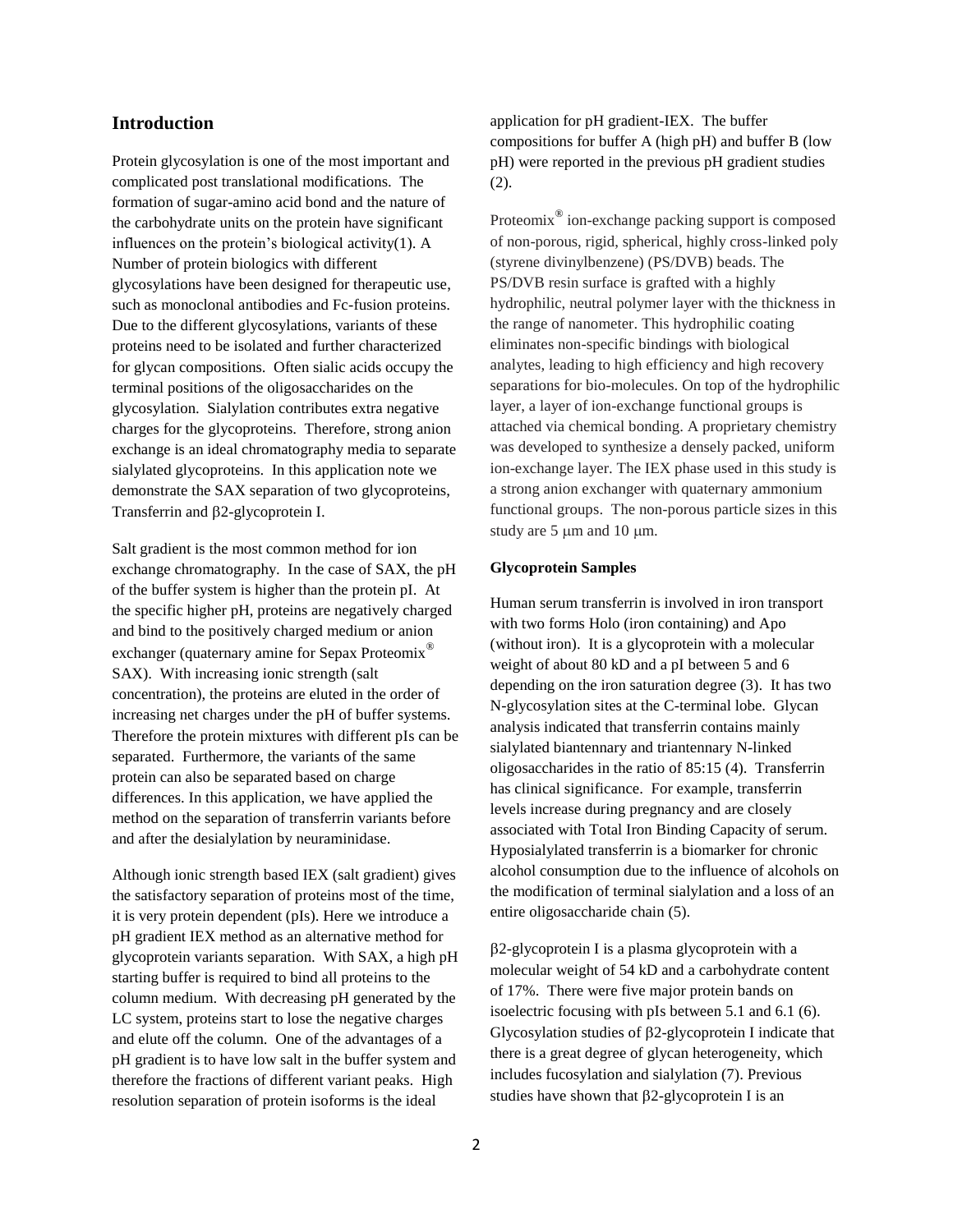essential protein for the detection of antiphospholipid antibodies in antiphospholipid syndrome  $(8)$ .  $\beta$ 2glycoprotein I dependent anticardiolipin antibodies are strong indicators for stroke and myocardial infarction (heart attack) (9).

## **Experimental**

#### **HPLC system**

Agilent 1200 HPLC with binary pump

#### **Chemical Reagents**

Transferrin Apo and Holo forms from human plasma were purchased from EMD. Neuraminidase from Vibrio Cholerae was purchased from Sigma Aldrich. 2-glycoprotein I was purchased from Haematologic Technologies, inc. PNGase F was purchased from Prozyme. 4-12% Bis-Tris gels and reagents were purchased from Invitrogen.

#### **Columns and LC Method**

Size exclusion chromatography analysis of intact protein: Zenix<sup>TM</sup> SEC-300 (3 µm, 300 Å), 7.8 x 300 mm, 150 mM phosphate buffer, pH 7.0 as mobile phase, flow rate at 1 mL/min with 280 nm UV detection.

SAX transferrin variants separation (salt gradient): Proteomix<sup>®</sup> SAX, NP10 (10  $\mu$ m), 4.6 x 250 mm. Mobile phase A is 150 mM Tris-HCl, pH 9.0, mobile phase B is  $A + 0.5$  M NaCl. Gradients are with varying starting %A.

SAX  $\beta$ 2-glycoprotein I variants separation (pH gradient): Proteomix<sup>®</sup> SAX, NP5 (5  $\mu$ m), 4.6 x 250 mm. Mobile phase A is 20mM Piperazine + 20 mM triethanolamine+20mM bis-tris propane+20mM Nmethylpiperazine pH 9.7 and mobile phase B is buffer A at pH 3.7 (titrated with HCl). The buffering amines have pKa in regular intervals (piperaznie 9.7, triethanolamine 7.7, bis-tris propane 9.0, Nmethylpiperazine 4.7). Gradients were indicated on the chromatograms. A descending pH gradient is suitable for SAX chromatography.

#### **Desialylation of transferrin**

Holo and Apo transferrin were dissolved in 0.1 M sodium acetate, pH 5 to a 1 mg/mL concentration. 6 mU of neuraminidase were added. The mixture was incubated at  $37^{\circ}$ C overnight.

## **Deglycosylation of b2-glycoprotein I**

100 μg protein was buffer exchanged into 50 mM Tris, pH 7.6. 5 µL PNGase F (Prozyme, GKE-5006) was added and the mixture was incubated at  $37^{\circ}$ C for 18 hours.

## **Results**

#### *Transferrin Separation*

#### *SEC*

Figure 1 exhibited an overlay of the size exclusion profile of transferrin Apo and Holo proteins. The chromatogram overlay showed an almost identical elution profile with small amount of protein aggregates at the dimer region. Neuraminidase cleaves the terminal sialic acid at the glycosylation sites. SDS-PAGE gel image compared four different samples (untreated and neuraminidase treated transferrin in both Holo and Apo forms) under non-reducing conditions. Untreated transferrin and desialylated transferrin exhibited no difference with one major band at approximately 70kD. A small amount of dimers were seen for both forms of transferrin. Different glycoforms of transferrin were not resolved on either SEC or SDS-PAGE.

## *SAX with salt gradient*

Transferrin (Holo and Apo) isoforms were separated on Proteomix<sup>®</sup> SAX NP10 (10  $\mu$ m, 4.6x250 mm). Panel A in figure 2 presented the separation overlay profiles for transferrin Holo and desialylated forms. Five major peaks for untreated transferrin can be separated. After neuraminidase treatment transferrin Holo was separated into many peaks, which indicated different protein variations. Four major peaks were separated for transferrin Apo. The majority of the desialylated peaks in both Holo and Apo forms were shifted earlier due to the removal of sialic acid groups, which reduced the negative charges of the proteins.

Figure 3 showed the effect of the starting percentage of buffer B with varying starting ionic strengths on the transferrin Holo sample. With increasing ionic strength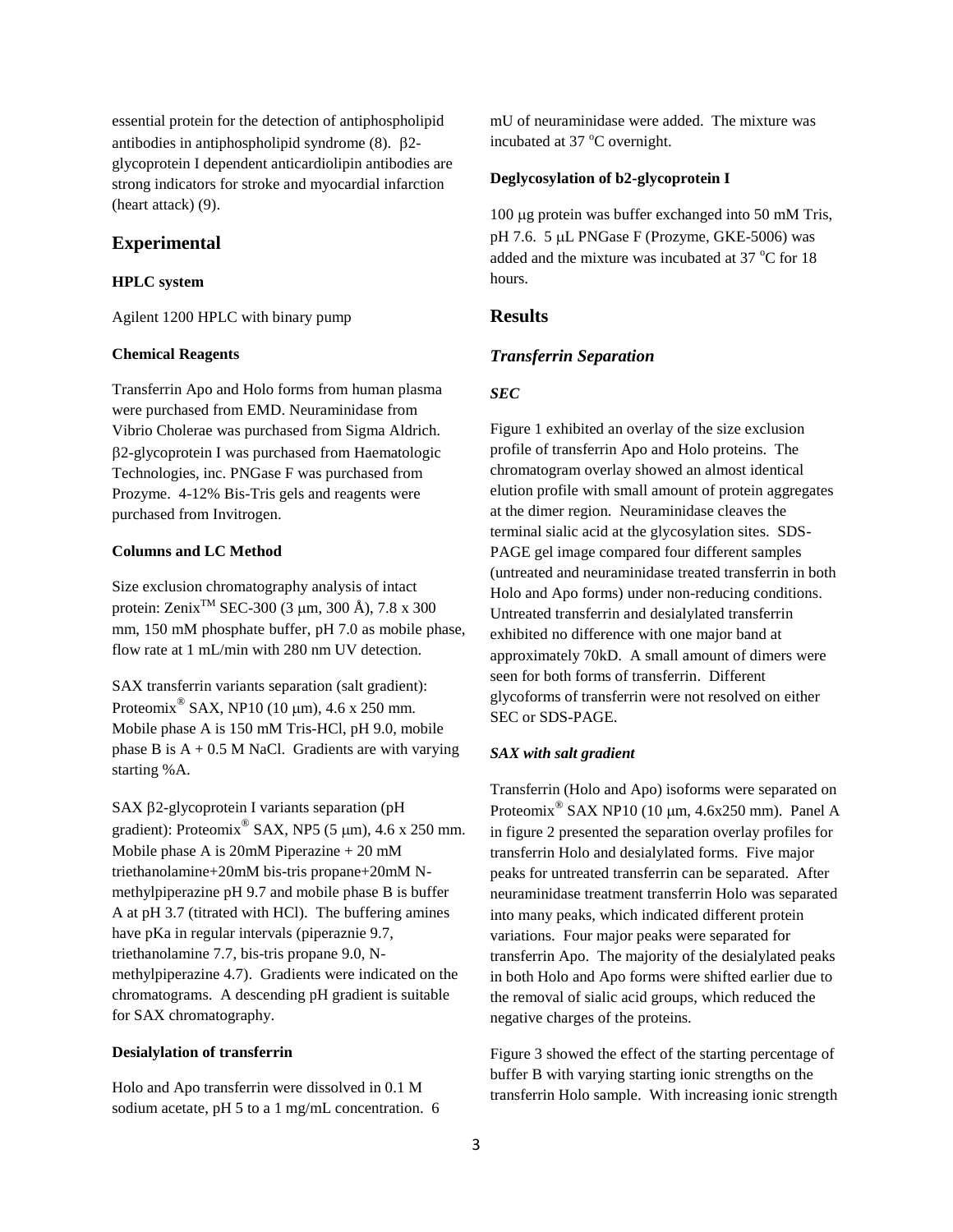(2%B up to 10% B) at a constant gradient (0.5% B/minute), transferrin isoforms were eluted earlier maintaining the resolutions for the five peaks.

The capacity of the SAX column was tested with increasing injection amounts of transferrin Holo at 50  $\mu$ g, 100  $\mu$ g and 150  $\mu$ g. At the 150  $\mu$ g injection, all five major peaks maintain similar separation resolutions.

## *2-glycoprotein I separations*

#### **SEC**

Both glycosylated and deglycosylated  $\beta$ 2-glycoprotein I gave similar SEC elution profiles except that the deglycosylated  $\beta$ 2-glycoprotein I was eluted slightly later due to the loss of glycosylation as shown in figure 5 panel A. Panel B presented a SDS-PAGE gel image for both samples. Intact  $\beta$ 2-glycoprotein I migrated on the gel, as a typical glycoprotein with different pIs, as one smeared band between 50 kD and 40 kD. After PNGase F digestion, the protein was separated on SDS-PAGE gel as two bands with different molecular weights between 40 kD and 30 kD.

#### *SAX with pH gradient*

As seen in figure 6, glycosylated  $\beta$ 2-glycoprotein I can be resolved into 7 peaks with baseline separation using a pH gradient from pH 9.7 to pH 3.7 in 25 minutes. With the same gradient, the deglycosylated b2 glycoprotein I exhibited a different separation profile. Major peaks were shifted earlier due to the loss of glycosylation. Further gradient optimization will improve the separation of the deglycosylated protein. Fraction collections of each peak and glycan analysis can further identify the glycosylation structures including the terminal sialic acid variation.

# *Comparison of salt gradient and pH gradient on the separation Transferrin Holo and 2 glycoprotein I isoforms*

Right panel in figure 7 showed transferrin Holo isoform separations on the SAX NP10 column with the same pH gradient used in the  $\beta$ 2-glycoprotein I separation. Comparing the two separation profiles of the salt gradient (left panel) and the pH gradient (right panel), it is clear that this specific salt gradient outperformed the pH gradient for the isoform

separations. The protein recoveries were similar when integrating all transferrin peak areas from both methods (data not shown). Further optimization of the pH gradient may improve the separation.

Figure 8 showed the salt gradient SAX separation of 2-glycoprotein I (left panel) in addition to the pH gradient SAX separation. Table 1 summarized the separation efficiencies for both methods. The pH gradient offered a higher resolution and efficiency for 2-glycoprotein I separation. All 5 major peaks had a plate count of more than 20,000 with resolution between 2.2-2.6. Using the salt gradient, all five peaks had much smaller plate counts between 7914 to 9750 and much less resolution between 1.18 and 1.37.

## *Conclusion*

In this study, we presented two successful glycoprotein separations with high resolutions using two different methods: salt gradient and pH gradient on SAX chromatography. Salt gradient and pH gradient are both suitable for glycoprotein isoform separations. The advantage of pH gradient IEX is that the method doesn't require a high salt concentration, which is beneficial to further downstream analysis of variant fractions for glycosylation and sequence variation studies. With salt gradient IEX, pH, initial ionic strength of buffer A and the gradient itself can be modified to achieve optimum protein or protein variant separation. Salt gradients and pH gradients can be complementary to each other in protein or protein variants separation. Both methods are applicable to analytical or preparative scale protein separations and quality control of therapeutic biologics during the manufacturing process.

**For more information on Proteomix® products, please visit Sepax website: http://www.sepaxtech.com/proteomix.php or contact us at 1-877- SEPAX-US**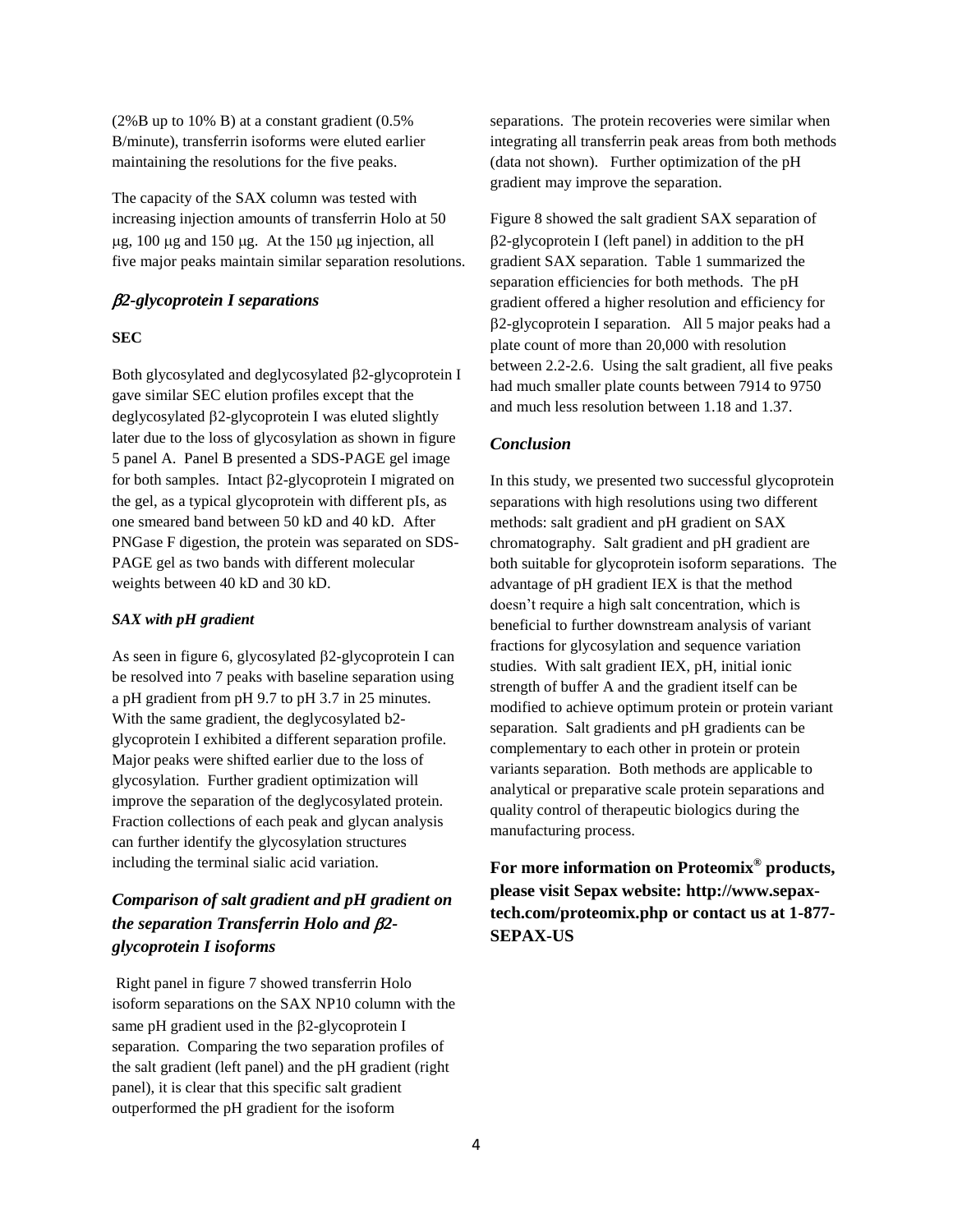## **Figures**



Figure 1. Panel A shows Zenix<sup>TM</sup> SEC-300 analysis of intact protein Transferrin Apo and Holo. A small amount of aggregates were observed with both forms of transferrin at 10 mg/mL. 20 µg were injected for each sample. Panel B shows the SDS-PAGE gel image of untreated and neuraminidase treated transferrin Holo and Apo proteins. Lane 1: MW marker, lane 2: untreated transferrin Holo, lane 3: desialylated transferrin Holo, lane 4: untreated transferrin Apo, lane 5: desialylated transferrin Apo.



Figure 2. Salt gradient, sialylated and desialyated transferrin Holo separation on Proteomix<sup>®</sup> SAX NP10, 4.6 x 250 mm. Flow rate was at 1mL/min with UV 280 nm detection. Sample: 50 µg of each untreated and neuraminidase treated transferrin Holo. Mobile phase A: 150 mM Tris-HCl, pH 9.0, Mobile phase B: A + 0.5 M NaCl, gradient: 0- 20% B in 40 minutes.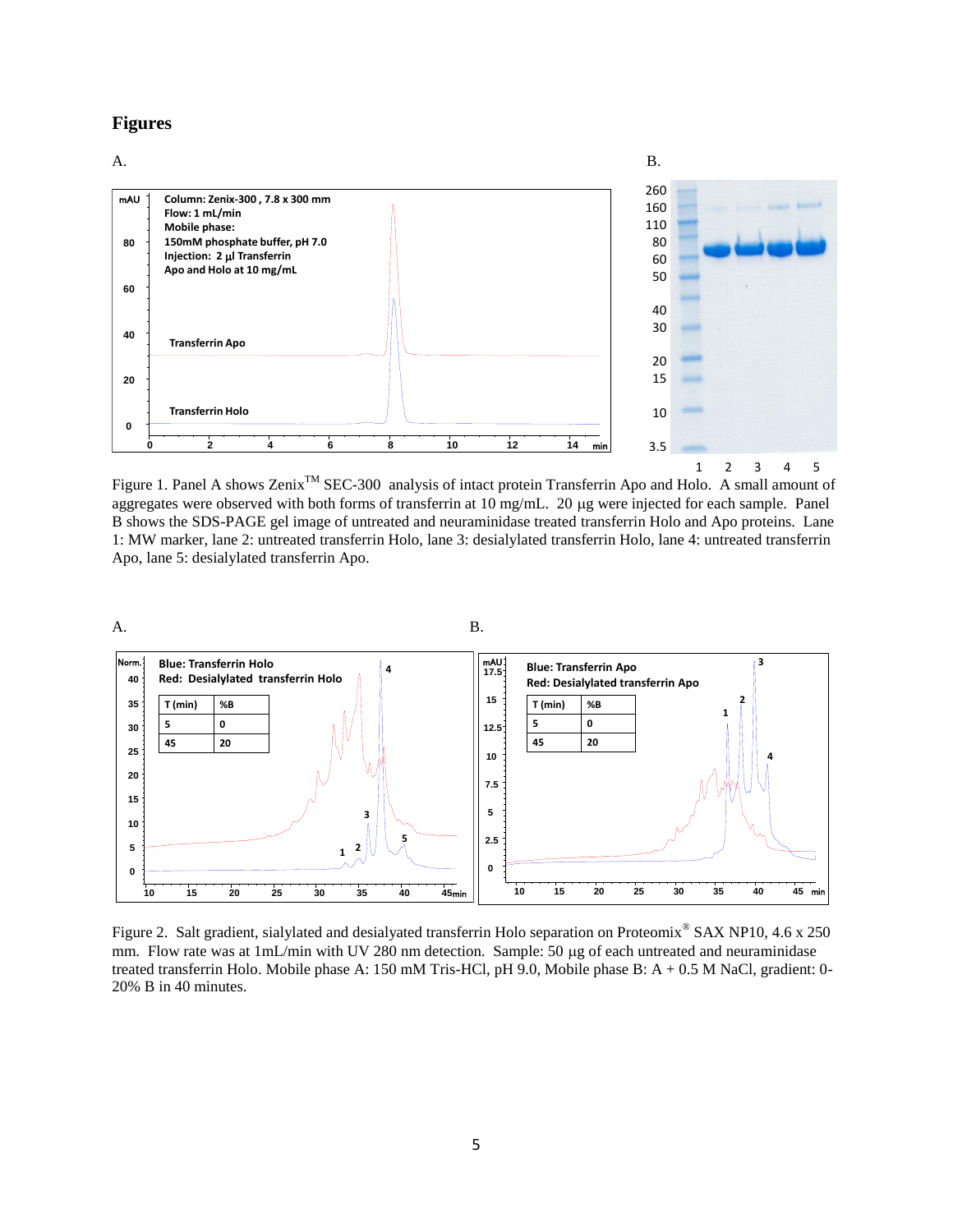

Figure 3. Salt gradient (starting ionic strength) effect on the separation of transferrin, Holo on Proteomix® SAX, NP10, 4.6x250 mm. Gradients were indicated on the chromatograms with 0.5%B/min constant for the linear gradients. Mobile phase A: 150 mM Tris-HCl, pH 9.0, Mobile phase B:  $A + 0.5$  M NaCl, flow rate: 1mL/min, UV 280 nm detection.



Figure 4. Transferrin Holo loading test on Proteomix SAX® NP10, 4.6 x 250 mm. Mobile phase A: 150 mM Tris-HCl, pH 9.0, Mobile phase B: A + 0.5 M NaCl, flow rate: 1mL/min, UV 280 nm detection.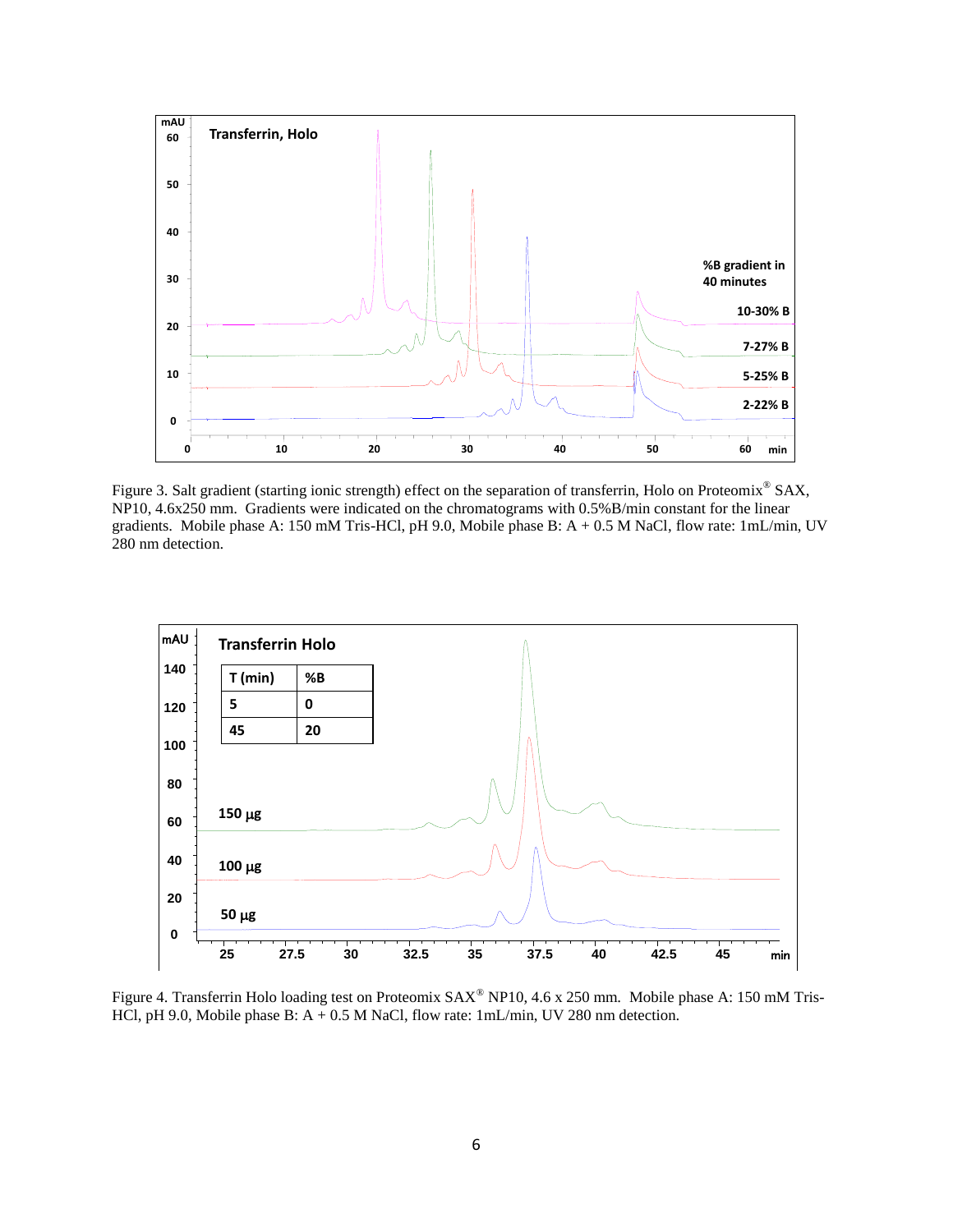

Figure 5. Panel A shows Zenix<sup>™</sup> SEC-300 analysis of glycosylated and deglycosylated β2-glycoprotein I after PNGase F digestion. A small amount of aggregates were observed with both samples. 5 µg were injected for each sample. Panel B shows the SDS-PAGE gel image of glycosylated and deglycosylated  $\beta$ 2-glycoprotein I (MOPS running buffer). Lane 1: MW marker, lane 2: glycosylated  $\beta$ 2-glycoprotein I (native form), lane 3:  $\beta$ 2-glycoprotein I after deglycosylation.



Figure 6. pH gradient,  $\beta$ 2-glycoprotein I separation on Proteomix<sup>®</sup> SAX NP10, 4.6 x 250 mm. Flow rate was at 1mL/min with UV 280 nm detection. Sample: 50 μg of glycosylated and deglycosylated β2-glycoprotein I. Mobile phase A: 20mM Piperazine + 20 mM triethanolamine+20mM bis-tris propane+20mM N-methylpiperazine pH 9.7 (titrate with HCl), B: A at pH 3.7,

7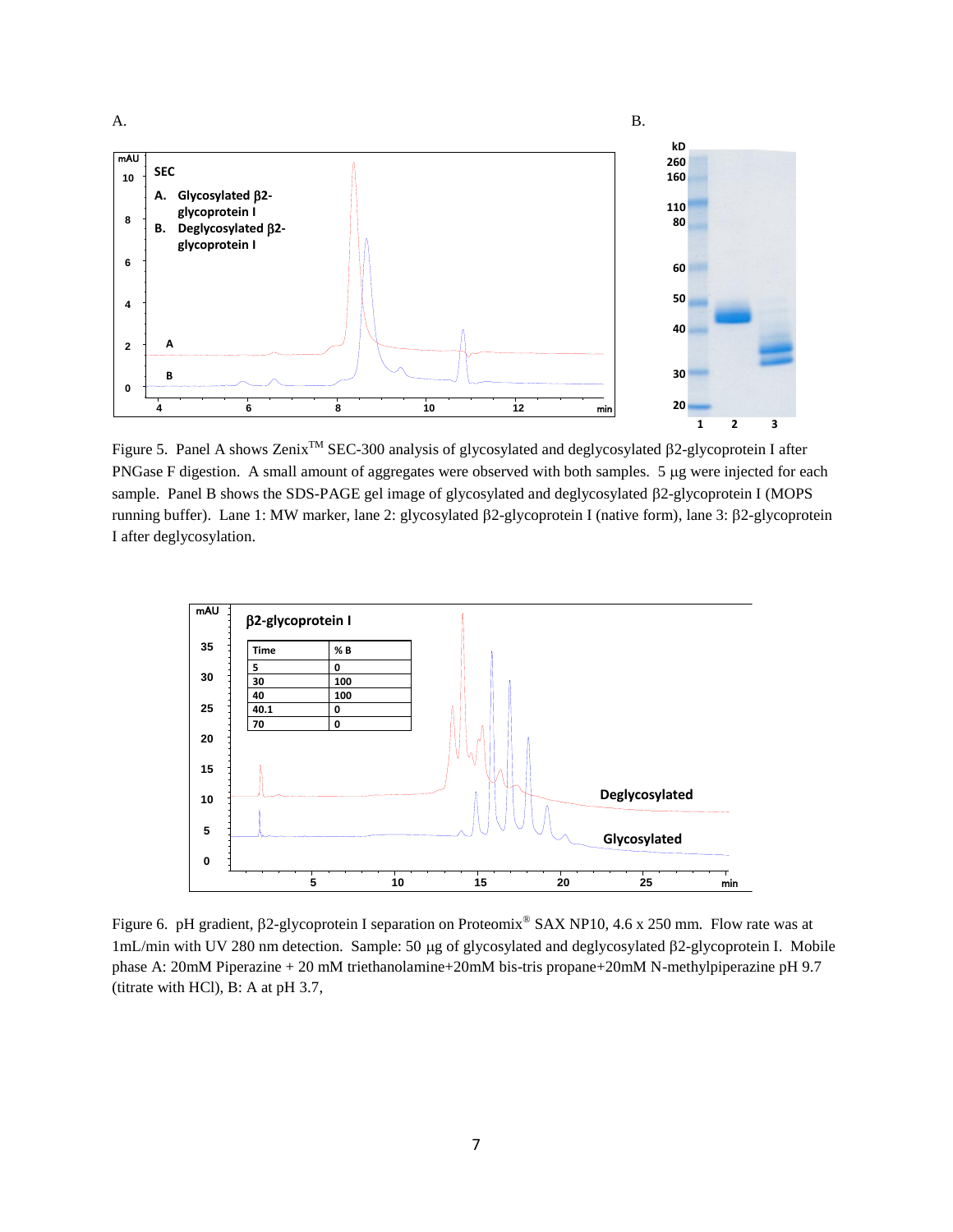

Figure 7. Transferrin Holo separation on Proteomix<sup>®</sup> SAX NP10 4.6 x 250 mm with salt gradient (left panel) and pH gradient (right panel). Buffer system compositions and gradients were indicated on the chromatograms. Flow rates for both methods were 1 mL/min with 280 nm UV detection. 50 µg of Transferrin Holo were injected for each method.



Figure 8.  $\beta$ 2-glycoprotein I separation on Proteomix® SAX NP5 4.6 x 250 mm with salt gradient (left panel) and pH gradient (right panel). Buffer system compositions and gradients were indicated on the chromatograms. Flow rates for both methods were 1 mL/min with 280 nm UV detection. 25  $\mu$ g of  $\beta$ 2-glycoprotein I buffer exchanged into 50 mM Tris, pH 9.0 were injected for each method.